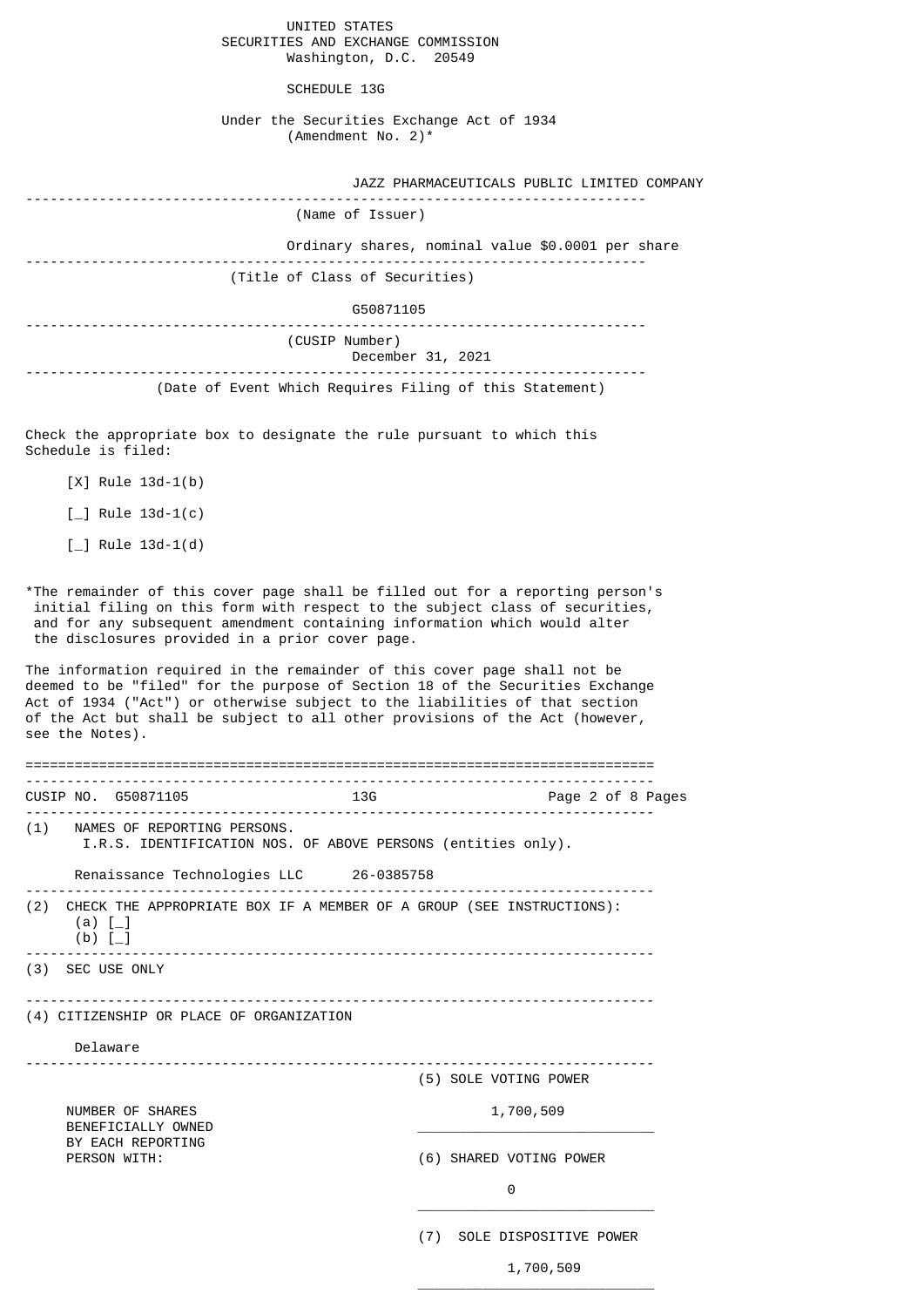|     | (9) AGGREGATE AMOUNT BENEFICIALLY OWNED BY EACH REPORTING PERSON                                         |                                        |                                                         |
|-----|----------------------------------------------------------------------------------------------------------|----------------------------------------|---------------------------------------------------------|
|     |                                                                                                          | 1,700,509                              |                                                         |
|     | .<br>(10) CHECK BOX IF THE AGGREGATE AMOUNT IN ROW (9) EXCLUDES CERTAIN SHARES<br>(SEE INSTRUCTIONS)     |                                        | $\left[\begin{smallmatrix}1\\1\end{smallmatrix}\right]$ |
|     | (11) PERCENT OF CLASS REPRESENTED BY AMOUNT IN ROW (9)                                                   |                                        |                                                         |
|     |                                                                                                          | 2.77 %                                 |                                                         |
|     | (12) TYPE OF REPORTING PERSON (SEE INSTRUCTIONS)                                                         |                                        | .                                                       |
|     | ΙA                                                                                                       |                                        |                                                         |
|     |                                                                                                          | Page 2 of 8 pages<br>Page 3 of 8 pages |                                                         |
|     | CUSIP NO. G50871105                                                                                      | 13G                                    | -------------------------<br>Page 3 of 8 Pages          |
|     | (1) NAMES OF REPORTING PERSONS.<br>I.R.S. IDENTIFICATION NOS. OF ABOVE PERSONS (ENTITIES ONLY).          |                                        |                                                         |
|     | RENAISSANCE TECHNOLOGIES HOLDINGS CORPORATION 13-3127734                                                 |                                        |                                                         |
| (2) | CHECK THE APPROPRIATE BOX IF A MEMBER OF A GROUP (SEE INSTRUCTIONS)<br>(a) $[-]$<br>$(b)$ [              |                                        |                                                         |
|     | (3) SEC USE ONLY                                                                                         |                                        |                                                         |
|     | Delaware<br>NUMBER OF SHARES                                                                             |                                        | (5) SOLE VOTING POWER<br>1,700,509                      |
|     | BENEFICIALLY OWNED<br>BY EACH REPORTING<br>PERSON WITH:                                                  |                                        | (6) SHARED VOTING POWER                                 |
|     |                                                                                                          |                                        | 0                                                       |
|     |                                                                                                          |                                        | (7) SOLE DISPOSITIVE POWER                              |
|     |                                                                                                          |                                        | 1,700,509                                               |
|     |                                                                                                          | (8)                                    | SHARED DISPOSITIVE POWER                                |
|     |                                                                                                          |                                        | 0                                                       |
|     | (9) AGGREGATE AMOUNT BENEFICIALLY OWNED BY EACH REPORTING PERSON                                         |                                        |                                                         |
|     |                                                                                                          | 1,700,509                              |                                                         |
|     | (10) CHECK BOX IF THE AGGREGATE AMOUNT IN ROW (9) EXCLUDES CERTAIN SHARES<br>(SEE INSTRUCTIONS)<br>$[-]$ |                                        |                                                         |
|     | ---------------------<br>(11) PERCENT OF CLASS REPRESENTED BY AMOUNT IN ROW (9)                          |                                        |                                                         |
|     |                                                                                                          | 2.77 %                                 |                                                         |
|     | (12) TYPE OF REPORTING PERSON (SEE INSTRUCTIONS)                                                         | HС                                     |                                                         |
|     |                                                                                                          | Page 3 of 8 pages                      |                                                         |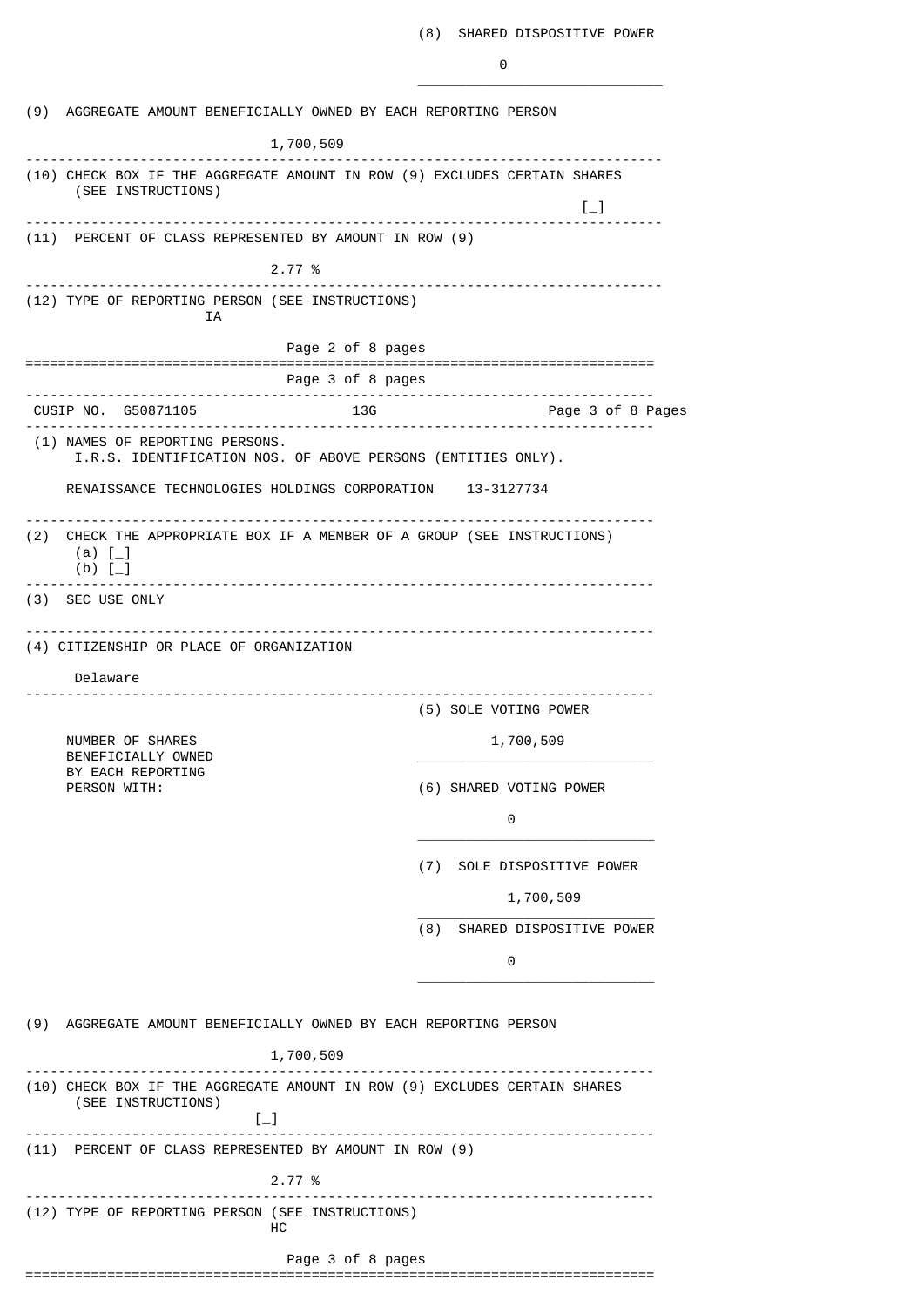| CUSIP NO. G50871105<br>Page 4 of 8 Pages                                                                                                                              |
|-----------------------------------------------------------------------------------------------------------------------------------------------------------------------|
| Item 1.                                                                                                                                                               |
| (a) Name of Issuer                                                                                                                                                    |
| JAZZ PHARMACEUTICALS PUBLIC LIMITED COMPANY                                                                                                                           |
| (b) Address of Issuer's Principal Executive Offices.                                                                                                                  |
| Fifth Floor, Waterloo Exchange, Waterloo Road, Dublin 4, Ireland D04 E5W7                                                                                             |
| Item 2.                                                                                                                                                               |
| (a) Name of Person Filing:                                                                                                                                            |
| This Schedule 13G is being filed by Renaissance Technologies LLC<br>("RTC") and Renaissance Technologies Holdings Corporation ("RTHC").                               |
| (b) Address of Principal Business Office or, if none, Residence.                                                                                                      |
| The principal business address of the reporting persons is:                                                                                                           |
| 800 Third Avenue<br>New York, New York 10022                                                                                                                          |
| (c) Citizenship.                                                                                                                                                      |
| RTC is a Delaware limited liability company, and<br>RTHC is a Delaware corporation.                                                                                   |
| (d) Title of Class of Securities.                                                                                                                                     |
| Ordinary shares, nominal value \$0.0001 per share                                                                                                                     |
| (e) CUSIP Number.                                                                                                                                                     |
| G50871105                                                                                                                                                             |
| Page 4 of 8 pages                                                                                                                                                     |
| Item 3. If this statement is filed pursuant to Rule $13d-1(b)$ or $13-d-2(b)$<br>or (c), check whether the person filing is a:                                        |
| Broker or dealer registered under section 15 of the Act.<br>(a) $[-]$<br>Bank as defined in section $3(a)(6)$ of the Act.<br>(b) $[-]$                                |
| Insurance Company as defined in section $3(a)(19)$ of the Act.<br>$(c)$ [<br>Investment Company registered under section 8 of the Investment<br>(d) $[-]$             |
| Company Act.<br>Investment Adviser in accordance with Sec.240.13d-1(b)(1)(ii)(E).<br>$(e)$ $[x]$                                                                      |
| Employee Benefit Plan or Endowment Fund in accordance with<br>$(f)$ [_]<br>Sec. $240.13d-1(b)(1)(ii)(F)$ .                                                            |
| Parent holding company, in accordance with Sec. 240.13d-1(b)(1)(ii)(G).<br>$(g)$ [_]<br>A savings associations as defined in Section 3(b) of the Federal<br>(h) $[-]$ |
| Deposit Insurance Act.<br>A church plan that is excluded from the definition of an investment<br>$(i)$ [                                                              |
| company under section $3(c)(14)$ of the Investment Company Act of 1940.<br>Group, in accordance with Sec.240.13d-1(b)(1)(ii)(J).<br>$(j)$ [_]                         |
| Item 4. Ownership.                                                                                                                                                    |
| (a) Amount beneficially owned.                                                                                                                                        |
| RTC:<br>1,700,509<br>shares<br>RTHC:<br>1,700,509<br>shares, comprising the shares beneficially owned<br>by RTHC, because of RTHC's majority ownership of RTC.        |
| (b) Percent of Class.                                                                                                                                                 |
| RTC:<br>2.77 %<br>2.77 %<br>RTHC:                                                                                                                                     |
| (c)<br>Number of shares as to which the person has:                                                                                                                   |
| (i) sole power to vote or to direct the vote:                                                                                                                         |
| RTC:<br>1,700,509<br>RTHC:<br>1,700,509                                                                                                                               |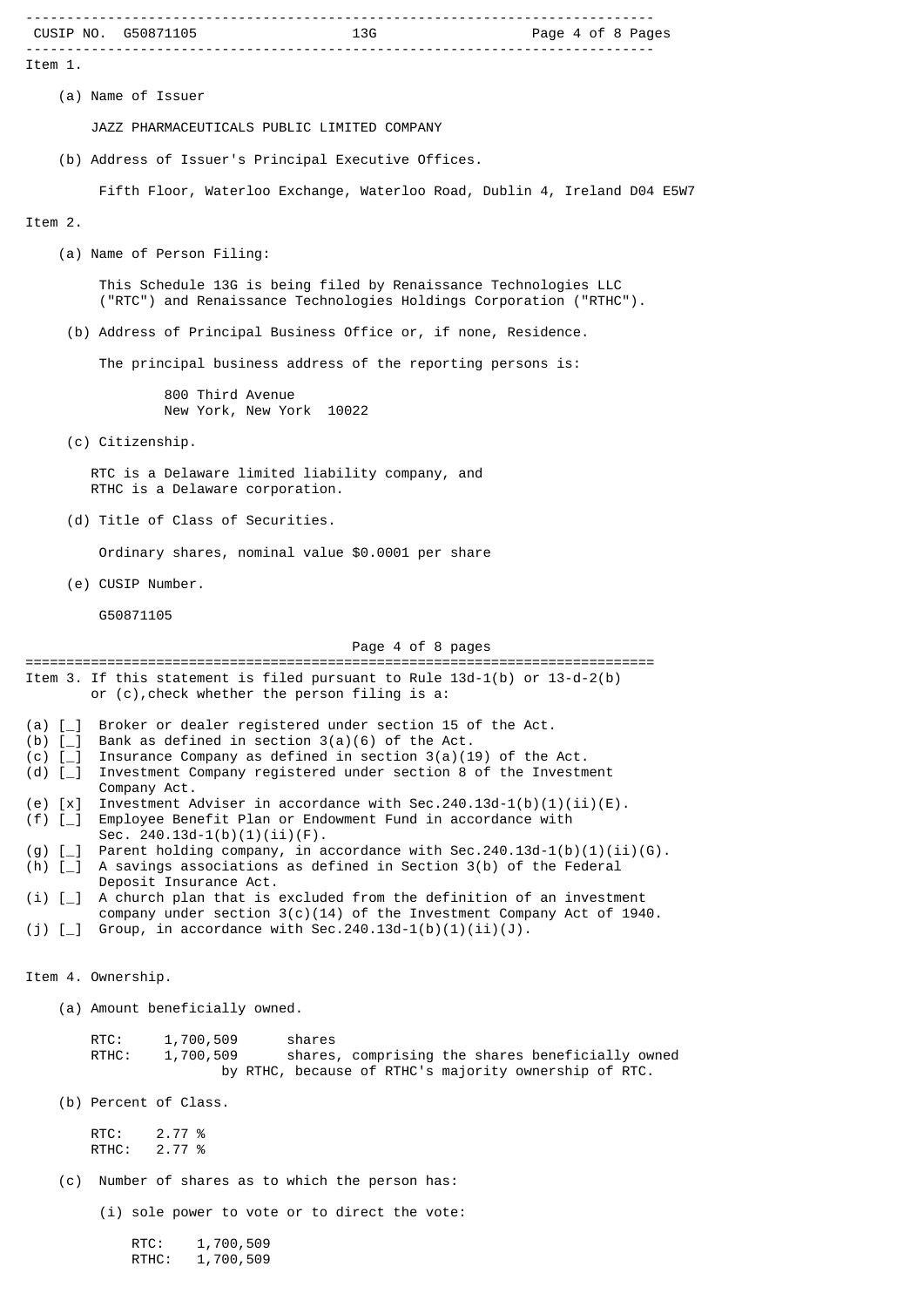(ii) Shared power to vote or to direct the vote: 0 (iii) sole power to dispose or to direct the disposition of: RTC: 1,700,509 RTHC: 1,700,509 (iv) Shared power to dispose or to direct the disposition of: RTC: 0 RTHC: 0 Page 5 of 8 pages ============================================================================= Item 5. Ownership of Five Percent or Less of a Class. If this statement is being filed to report the fact that as of the date hereof the reporting person has ceased to be the beneficial owner of more than five percent of the class of securities, check the following: [X] Item 6. Ownership of More than Five Percent on Behalf of Another Person. Certain funds and accounts managed by RTC have the right to receive dividends and proceeds from the sale of the securities which are the subject of this report. Item 7. Identification and Classification of the Subsidiary Which Acquired the Security Being Reported on by the Parent Holding Company. Not applicable Item 8. Identification and Classification of Members of the Group. Not applicable Item 9. Notice of Dissolution of a Group. Not applicable Page 6 of 8 pages ============================================================================= Item 10. Certification By signing below I certify that, to the best of my knowledge and belief, the securities referred to above were acquired and are held in the ordinary course of business and not acquired and are not held for the purpose of or with the effect of changing or influencing the control of the issuer of the securities and were not acquired and are not held in connection with or as a participant in any transaction having that purpose or effect.

#### SIGNATURE

After reasonable inquiry and to the best of my knowledge and belief, I certify that the information set forth in this statement is true, complete and correct.

Date: February 10, 2022

Renaissance Technologies LLC

 By: /s/ James S. Rowen Chief Operating Officer